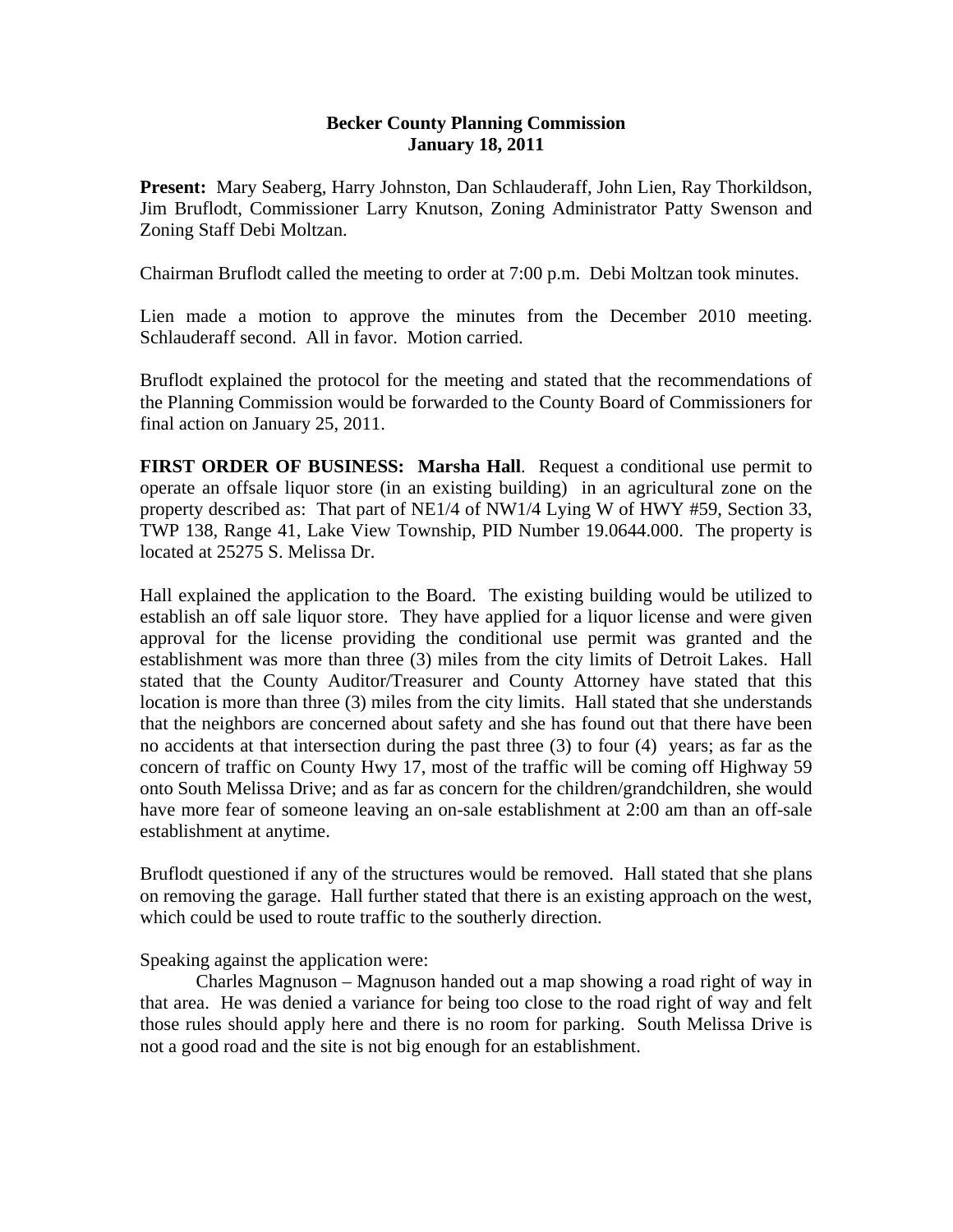Discussion was held regarding the map and the location of the existing structures. It was the consensus of the Board that the existing structure is very close to meeting the required setbacks.

Gail Hahn, Lake View Township – The TWP thought this was a good location and good idea. This will not be a municipal liquor store but a ma-pa operation. There is enough parking – there would be no more traffic than when there were six  $(6)$  to seven  $(7)$ realtors working at that location. The TWP voted unanimously in favor of the application.

Rich Blanchard – he just invested \$100,000 of improvements to his house and a liquor store devalues property, according to studies done. People in the area are concerned about property values, safety, traffic and hours of operation.

Johnston questioned if the studies differentiated between an off sale and an on sale establishment. Blanchard stated that it did not. Blanchard further stated that statistics show that after 8:00 p.m., those buying liquor have already been drinking.

Knutson questioned what the application stated about hours of operation. Swenson stated that the application states 10:00 am until 10:00 p.m. Seaberg questioned if the State regulations limited hours of operation. This question could not be answered.

Written correspondence was received from:

 Marlene Malmstrom, current property owner, - in favor of the application; Jeff Hagen - in opposition of the application; and Michelle Valenta – in favor of the application.

At this time, testimony was closed and further discussion was held. Swenson stated that she had talked to a representative from MN DOT about the application and stated that MN DOT had no concerns with the application, this intersection already had turning lanes, so they did not make a formal comment. Swenson also stated that the County Attorney has reviewed the statute regarding an establishment having to be three (3) miles from a municipal establishemnt and the County Attorney has ruled that this location would be outside the three (3) mile radius.

Bruflodt stated that the County Attorney has ruled that the most direct route is a route by vehicle. Bruflodt further stated that prior to reading the ruling, he had his mind made up before he came to the meeting. After reviewing the County Attorney opinion, he now has a different perspective on the project. As far as safety, the municipal liquor store is at a busy intersection with many kids in the area and going from one school to the other school and there has been no major problems and since MN DOT did not comment, the traffic concerns are not as big of an issue.

Lien stated that the application meets all the criteria outlined in Chapter 8, Section 10 of the Becker County Zoning Ordinance and would have to vote in favor of the application. Torkildson and Schlauderaff agreed with Lien. Seaberg stated that she lives close to the